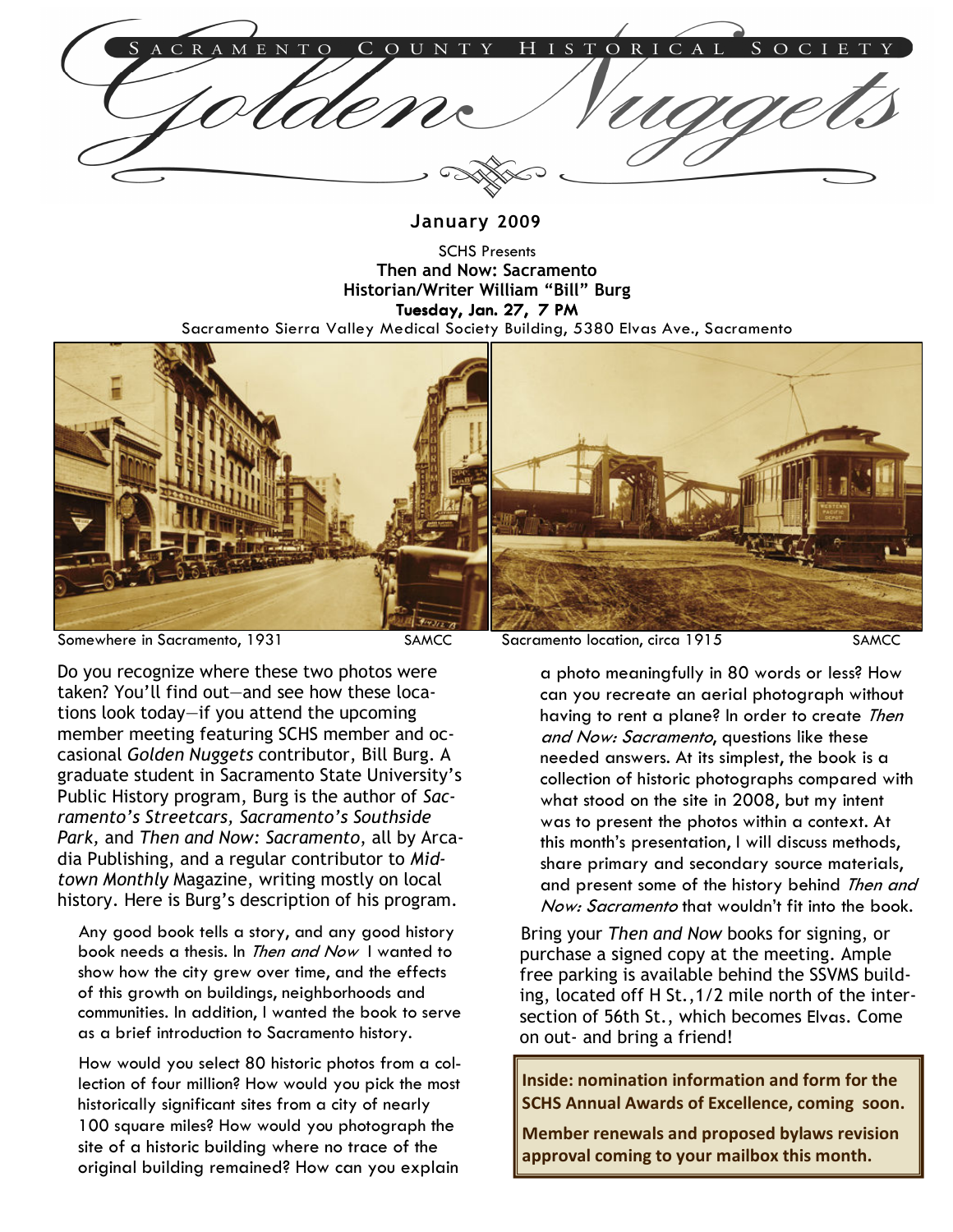## Adventures in the 1853 Sacramento Floods

By Frank A. Leach, excerpted from Recollections of a Newspaper Man: A Record of Life and Events in California Contributed by Pat Turse



Rain or shine, January is a time when history-minded Sacramentans occasionally think about those epic nineteenth-century city floods. I happened across the following charming account of a young lad's 1853 flood memories and thought it was worth sharing.

Frank A. Leach, 1846-1929, was born in New York, and at age five was off for California on a steamer with his mother. He lived in Sacramento and attended its earliest schools until the family moved to Napa around 1864. Leach published the Vallejo Chronicle, and then moved to Oakland, where he published the Enquirer newspapers. After 30 years in journalism, he was appointed superintendent of the San Francisco Mint, which he helped save from the fires after the 1906 earthquake. He later went to Washington, D.C., to direct the United States mints for a few years before returning to the East Bay. Now back to the Sacramento rains of 155 years ago.-PT

…My father, who had preceded us [to California] by two years, met us [in San Francisco] and immediately took us to Sacramento, where he was engaged in the business of making and bottling soda water, the pioneer plant of that city. We were soon established in a home of our own. Father had bought a lot on the south side of P Street between Third and Fourth streets and erected a small dwelling, doing a good part of the work himself. That winter the city was visited by a flood which put nearly every part of it under water, and where our house stood the flood was several feet deep. In fact, our house was floated off its foundation.

The rain had fallen in torrents for so many days continuously that a flood seemed inevitable, so father wisely found quarters for us in the loft of a barn, where with our furniture, and hanging of sail cloths around the walls to keep out the wind that otherwise would have come through the cracks, we lived quite comfortably. When the flood was the highest, the water came within two feet of the loft floor. Father had a boat, and boy-like, I certainly enjoyed the situation. The barn was our domicile for the entire winter…As I recollect, the water subsided finally so that father was enabled to get our house upon its foundation again, but we were barely installed when the city was again overflowed. But the water did not come high enough to drive us out of the house this time…

The flood water around our house afforded me more entertainment than I could possibly have got out of the freedom of dry land in its place. We had a boat, and as the water was shallow about the house I was allowed to get into it with the understanding that I was not to loosen it from the moorings. At first it was fine sport, and the length of the play of the "painter" [rope for tying a boat] was a matter of indifference, but after a while I longed for a wider scope of movement…Concluding a little more rope would increase the length of my voyages, I let it out little by little, still keeping my compact not to cast off, until finally and literally I came to the "end of my rope."

I now knew how to paddle to make the boat go in any direction. I had not fallen overboard, as had been expected, so what harm could there be if that painter accidentally became untied? I wouldn't be scared if I drifted away beyond the limits of my past sailing privileges! Why, I would just row back and tie the old boat up according to contact, and no one would be the wiser! I will not take the space to preach the sermon that would be imperative at this point in a Sunday-school book, but give the sequel, which is what you would expect in stories where a moral is the predominating feature.

Just prior to the recurrence of the flood, father had had the lot, about 100 by 150 feet in size, plowed up. When the boat slipped from its moorings, I managed to influence its drifting to the farthermost corner of the lot, where the water was deepest, and things unknown to me were supposed to exist. Here in my awkwardness I dropped one of the paddles overboard. The fear of losing the oar, and the loss becoming glaring evidence of violation of my privileges, gave me a moment of agonized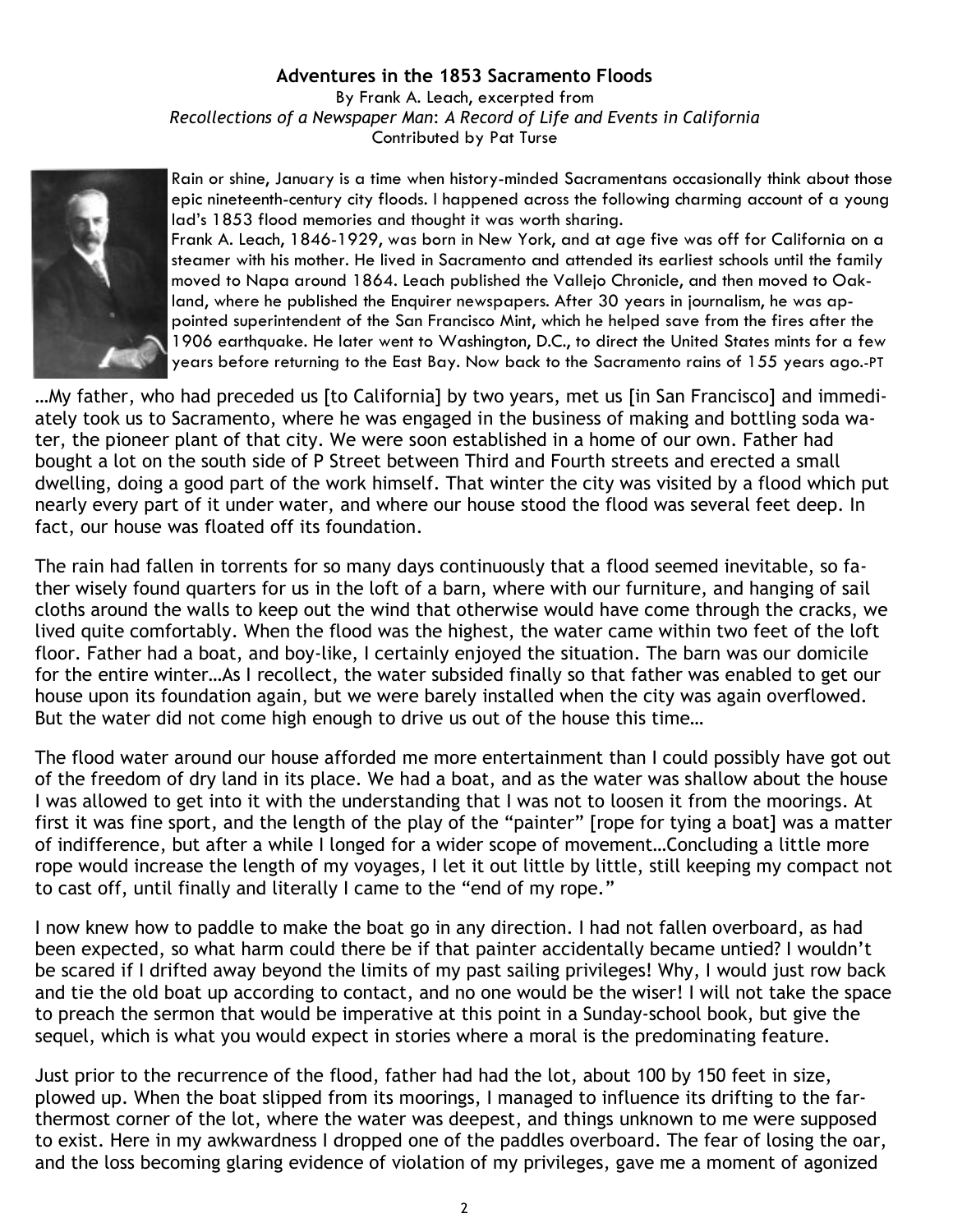

excitement in which I grabbed for the paddle floating away from the boat and, losing my balance, overboard I went. Now the question in my mind was a graver one: Was death to be the punishment for my offense?

Fortunately, when my feet touched the bottom I stood on top of one of the plowed furrows and was able to keep my mouth out of the water, though scarcely above the surface. Along the west side of the yard was a picket fence. This was the only place of refuge and safety, so I decided to reach the fence, if possible. At the very first step I made, my foot landed in the bottom of the furrow, and down went my head under the water. I had enough presence of mind to know that if I ever expected to reach the fence I should have to do it by stepping from the ridge of one furrow to the other, as they were parallel to the fence. This I succeeded in doing fairly well. Occasionally the lumpy earth crumbled under my weight, and sometimes I would miss the ridge, so I was completely immersed several times before the fence was gained.

Somehow in the mix-up I got hold of the painter and dragged [the boat] along with me. In due course of time I reached the house in as penitent a mood as could be imagined, feeling though that I had [already] received full measure of punishment for my escapade. I guess from my looks and general appearance, my folks thought so too, for I was simply put to bed, and in a few days I was fully recovered, but it was some time before I was privileged to do any more boating…. - Published by Samuel Levinson, San Francisco, 1917

## US Geology Survey Scientist Seeks Data

1861-62 rainfall data & anecdotes

Contact: scperry@usgs.gov

Office: 626-583-6748